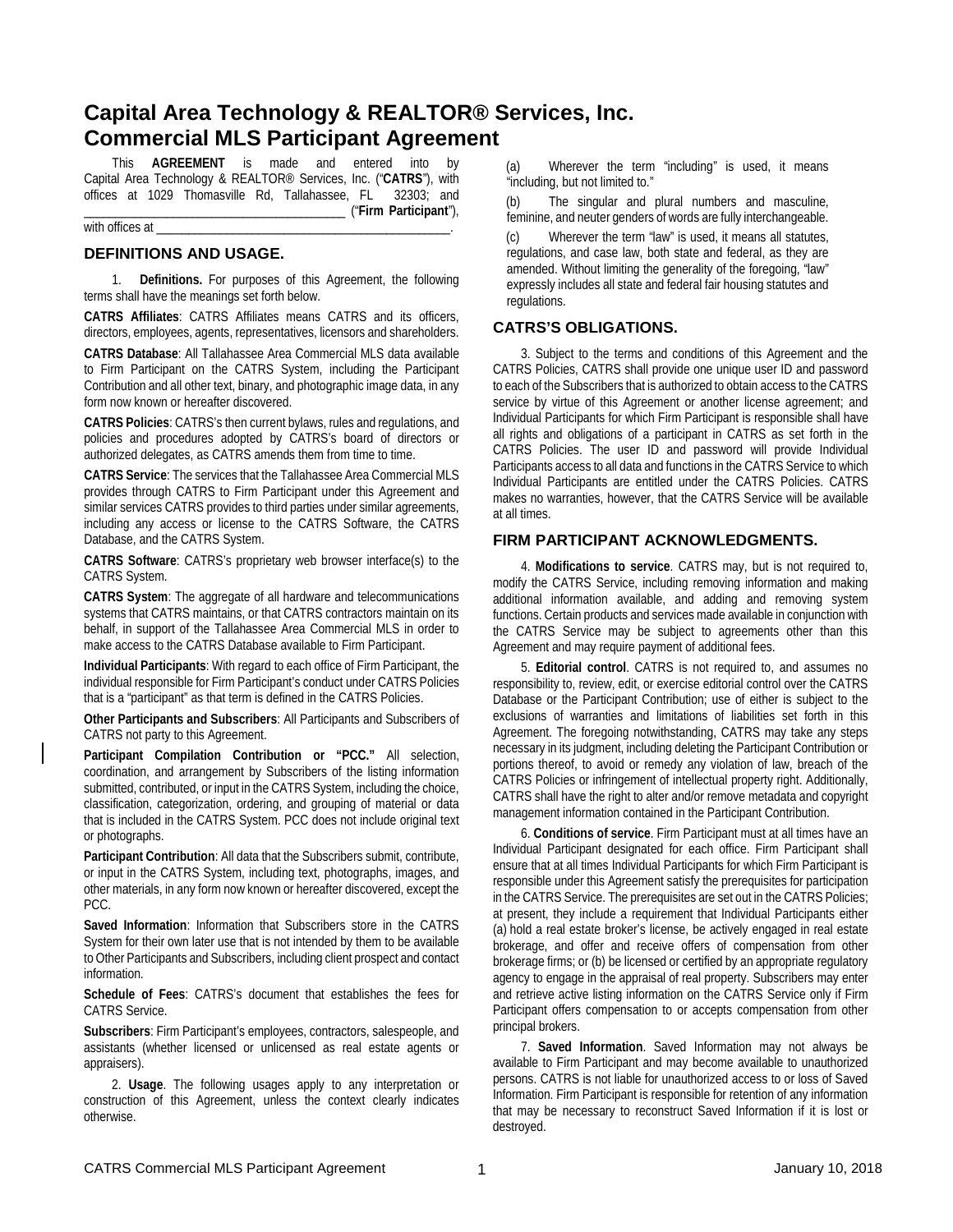8. **Disclosure to third parties**. CATRS reserves the right to distribute to third parties certain information about Firm Participant, including Firm Participant's and Individual Participants' names and business addresses, phone numbers and email addresses. CATRS reserves the right to distribute to third parties aggregated information about Firm Participant's, Individual Participants, and Other Participants' and Subscribers' use of the CATRS Service, but not about Firm Participant's or Individual Participants' use specifically.

9. **Disclosure to government**. Firm Participant acknowledges that CATRS may provide government agencies access to the CATRS Service at any time in CATRS's sole discretion.

10. **Priority of agreements**. Firm Participant must enter into this Agreement before any Subscriber may obtain access to the CATRS Service.

11. **If Firm Participant is an appraisal firm**, Firm Participant acknowledges that certain information in the CATRS Database, including information about listings currently for sale, may be withheld from Firm Participant and Individual Participants pursuant to the CATRS Policies.

12. **[Reserved.]**

# **FIRM PARTICIPANT'S OBLIGATIONS.**

13. **Use limited**. Firm Participant shall use the CATRS Service solely for the purpose of selling, listing, leasing, valuing, and appraising real estate, strictly as permitted by the CATRS Policies. Except as expressly provided in this Agreement and the CATRS Policies, Firm Participant shall not copy, create derivative works of, distribute, perform, or display the CATRS Service or any part of it, except the Participant Contribution.

14. **Confidentiality**. Firm Participant shall maintain the confidentiality of its user ID and password. CATRS issues each Subscriber a separate ID and password, and Participant must not facilitate sharing of passwords among Subscribers. Firm Participant shall ensure that the Subscribers maintain the confidentiality of their user IDs and passwords and that no one but authorized Subscribers obtains access to the CATRS Service or any part of it. To maintain the confidentiality of all user IDs, passwords, the CATRS Database, and the CATRS System, Firm Participant shall take the greater of reasonable care or the care it takes to protect its own confidential information. Failure to comply with this provision will result in a significant fine, as set forth in the CATRS Policies. Firm Participant may disclose information confidential under this Agreement if, and to the extent, the order of a court or other tribunal with jurisdiction requires disclosure; provided however, the disclosing Firm Participant first gives reasonable notice to CATRS to permit CATRS to seek a protective order.

15. **Equipment**. Firm Participant shall acquire and maintain all personal computers, modems, data connections, and computer software, other than the CATRS Software, necessary for Participant's use of the CATRS Service.

16. **Participant Contribution**. With regard to any Subscriber making a Participant Contribution to the CATRS Service, Firm Participant warrants that the information submitted complies with the CATRS Policies in all respects, including with regard to (a) required data fields; (b) format of submission; (c) permitted and required listing types; and (d) procedures for submission. Firm Participant warrants that the Participant Contribution does not infringe or violate any patents, copyrights, trademarks, trade secrets or other proprietary rights of any third party; and that there is no claim, litigation or proceeding pending or threatened with respect to the Participant Contribution.

17. **Subscriber agreements**. Firm Participant shall ensure that each Subscriber who will have access to the CATRS System or CATRS Database, enters into a Subscriber agreement with CATRS. Firm Participant is liable for all fees due under each Subscriber agreement.

18. **Subscriber supervision**. Firm Participant shall ensure that all Subscribers comply at all times with the CATRS Polices and with applicable laws. Firm Participant is liable for any Subscriber's breach of any agreement between the Subscriber and CATRS relating to the CATRS Service or violation of any of the CATRS Policies as if Firm Participant had committed it.

19. **List of Subscribers**. Firm Participant shall ensure CATRS has a current list of all of Subscribers; Firm Participant shall inform CATRS in writing of any change in the Subscribers within 24 hours of the change.

20. **Accurate information**. Firm Participant warrants that the Subscribers have used and will use reasonable care to ascertain the accuracy of the Participant Contribution and its compliance with all laws. Firm Participant shall ensure that any changes to the Participant Contribution are made on the CATRS System within such time as CATRS shall provide in the CATRS Polices. Pursuant to the CATRS Policies, Firm Participant shall provide to CATRS all documentation CATRS requests of Firm Participant to ascertain Firm Participant's compliance with this Agreement.

### **INTELLECTUAL PROPERTY.**

21. **Election regarding copyrights in Participant Contributions**. Firm Participant must elect from the following options. If no election is indicated, or if both options are checked, then Participant is deemed to have selected Option 2.

# **□ OPTION I**

(a) **Assignment from Participant**. Firm Participant hereby unconditionally assigns to CATRS all right, title and interest in the Participant Contribution, including, without limitation, any copyrights therein under U.S. and international copyright law; Firm Participant warrants that it has the authority to make this assignment. Firm Participant acknowledges that once it has made the election agreeing to this section, all copyrights in all portions of the Participant Contribution, whether submitted prior to or after executing this Agreement, shall irrevocably vest in CATRS.

(b) **CATRS Obligations**. CATRS hereby grants to Firm Participant a non-exclusive, perpetual, world-wide, royalty-free, license to reproduce, prepare derivative works of, distribute, display, perform and license (including sublicenses through multiple tiers) the Participant Contribution and those portions of the CATRS Database relating to Firm Participant's listings. CATRS shall make quarterly registrations of the CATRS's copyrights in the CATRS Database; CATRS shall employ reasonable efforts to detect and hinder third parties using the Participant Contribution without Firm Participant's permission.

# **□ OPTION II**

(a) **License from Participant**. Firm Participant hereby grants to CATRS a non-exclusive, perpetual, world-wide, transferable, royalty-free, license to reproduce, prepare derivative works of, distribute, display, perform and license (including sublicenses through multiple tiers) the Participant Contribution. Firm Participant warrants that it has the authority to grant this license.

(b) **CATRS has no obligations to protect**. Firm Participant acknowledges that: (i) CATRS makes no grant of license or assignment to Firm Participant of any rights in the CATRS Database except as set forth in paragraph 22; (ii) CATRS will make no effort to register the copyrights in the Participant Contribution, and Firm Participant will be responsible for all costs and efforts associated with registration; (iii) timely copyright registration is a prerequisite to suing a copyright infringer, and is necessary in order to obtain certain remedies available under the U.S. Copyright Act; (iv) *CATRS will employ no efforts whatsoever to detect or hinder third parties using*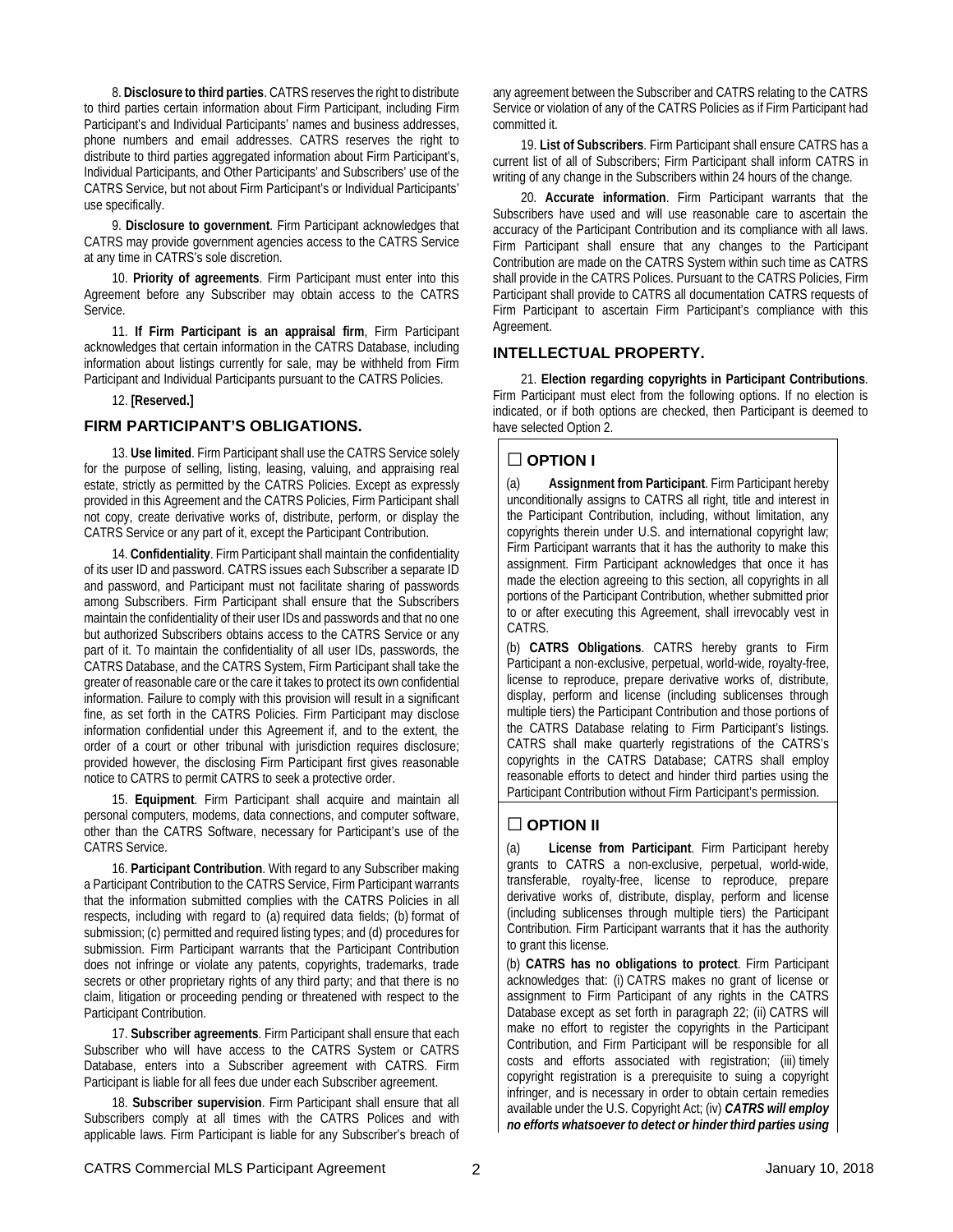*the Participant Contribution without Firm Participant's permission*; (v) CATRS will make no effort to secure for Firm Participant the right to use copyright works created by Subscribers or third parties.

22. **Other provisions**. Pursuant to the CATRS Policies, the PCC shall be a work made for hire by Participant and Subscribers for the benefit of CATRS, which shall be deemed the PCC's author for purposes of copyright law. CATRS hereby grants Firm Participant a personal, nonexclusive, non-transferable, and royalty-free license during the term of this Agreement to use the CATRS Software and the CATRS Database (excluding the Participant Contribution) (collectively, the "Licensed Materials"), only to the extent expressly permitted by this Agreement and the CATRS Policies and only to deliver real estate brokerage or appraisal services to Firm Participant's bona fide customers. All uses of the Licensed Materials not expressly authorized in this Agreement and the CATRS Policies are prohibited. Title to the Licensed Materials remains at all times in CATRS and shall not pass to Firm Participant.

23. **Further Participant warranty**. Firm Participant warrants that (a) the Participant Contribution does not infringe on the copyright or other intellectual property rights of any third party; and (b) Firm Participant has the written consent of any party necessary to provide the Participant Contribution to CATRS.

24. **Limitations on use by CATRS**. CATRS agrees during the term of this Agreement not to license or distribute the Participant Contribution to any third party that is not a real estate brokerage or appraisal subscriber to the CATRS Service if Firm Participant has indicated in writing its desire to withhold the Participant Contribution from such third party after CATRS has provided notice of its intention to provide the Participant Contribution to the third party. For purposes of the previous sentence, brokers participating in any MLS in a data sharing relationship with CATRS that includes an offer of interbroker compensation are subscribers to the CATRS Service.

### **FEES AND PAYMENT TERMS.**

25. **Applicable fees**. Firm Participant shall pay the fees set forth in CATRS's official Schedule of Fees, which CATRS may amend at any time subject to the terms of Paragraph 29.

26. **Payment terms**. Firm Participant shall pay the fees according to the terms set out in the CATRS Policies.

27. **No refunds**. CATRS need not refund or pro-rate fees in the event of termination or suspension of this Agreement unless the CATRS Policies provide otherwise. Initiation fees, if any, are not refundable.

28. **Taxes**. All fees for the CATRS Service are exclusive of federal, state, municipal or other governmental excise, sales, value-added, use, personal property and occupational taxes, excises, withholding obligations and other levies now in force or enacted in the future and, accordingly, Firm Participant shall pay all such taxes and levies other than any tax or levy on the net income of CATRS.

29. **Fee increases**. CATRS may amend the Schedule of Fees at any time at its sole discretion. CATRS shall provide written notice to Participant at least thirty days in advance of the effective date of any fee increase. If Participant objects to the increase, Participant may terminate this Agreement by written notice to CATRS at any time before the effective date of the increase.

30. **Fines**. CATRS may collect fines from Firm Participant and from Individual Participants for violation of the CATRS Policies by Firm Participant, Individual Participant and Subscribers. Payment terms for fines are set out in the CATRS Policies. CATRS may amend its schedule of fines and terms for collecting them at its sole discretion at any time.

# **TERM AND TERMINATION.**

31. **Term**. This Agreement shall commence upon the Effective Date set forth below and shall continue thereafter on a month-to-month basis until terminated.

32. **Termination for breach**. Either party may terminate this Agreement in the event that the other party has not performed any material obligation or has otherwise breached any material term of this Agreement. Any such termination shall become effective upon the expiration of three days after written notice to the breaching party if the breach or nonperformance has not then been remedied.

33. **Termination for breach of CATRS Policies**. Paragraph 32 notwithstanding, CATRS may terminate this Agreement if Firm Participant fails to comply with the CATRS Policies; if Firm Participant violates or is alleged to have violated the CATRS Policies, this Agreement shall not be terminated in accordance with the terms of this section until any hearing or appeal rights of Firm Participant have expired as provided in the CATRS Policies. If in CATRS's judgment, however, a violation or alleged violation of the CATRS Policies is resulting in a continuing harm to CATRS or Other Participants or Subscribers, CATRS may suspend Firm Participant's access to the CATRS Database during the pendency of any hearing or appeal.

34. **Termination for failure to pay**. In the event Firm Participant fails to pay any fees required under this Agreement, CATRS may terminate service without being subject to arbitration. In its sole discretion, CATRS may suspend its performance under this Agreement rather than terminating it, in the event that Firm Participant fails to pay any fees required under this Agreement.

35. **Termination for convenience**. Either party may terminate this Agreement with or without cause, upon thirty days' written notice to the other party.

36. **Events upon termination**. Promptly upon any termination or expiration of this Agreement, (a) CATRS shall deactivate Firm Participant's and Individual Participants' user ID and password, and Firm Participant and Individual Participants shall have no further access to the CATRS Service; (b) Firm Participant shall purge all copies of the CATRS Software and the CATRS Database (except the Participant Contribution) from Firm Participant's personal computers, and shall cause Individual Participants and Subscribers to do the same; and (c) all licenses granted hereunder, except the license to the Participant Contribution in Paragraph 21 Option I(b) and Paragraph 21 Option II(a), if any, shall immediately terminate.

37. **Effect on Subscribers**. In the event of any termination or suspension of this Agreement, upon CATRS notice to Subscriber, CATRS may in its sole discretion suspend Subscriber access to CATRS System or terminate Subscriber license and access agreements. If CATRS does not exercise its right to suspend Subscriber access to the CATRS System or terminate Subscriber license and access agreements, the Subscriber license and access agreement shall continue in force with the intellectual property option selected by Firm Participant in the terminated agreement.

# **DISCLAIMER, LIMITATION OF LIABILITY, AND INDEMNIFICATION.**

38. **DISCLAIMER OF WARRANTIES**. CATRS PROVIDES THE CATRS SERVICE AND ALL COMPONENTS OF IT ON AN "AS IS," "AS AVAILABLE" BASIS. USE OF THE CATRS SERVICE AND THE INFORMATION AVAILABLE THROUGH THE CATRS SERVICE ARE AT THE SOLE RISK OF FIRM PARTICIPANT. THE CATRS AFFILIATES DO NOT WARRANT THAT THE CATRS SERVICE WILL BE UNINTERRUPTED OR ERROR-FREE, AND THE CATRS AFFILIATES MAKE NO WARRANTY AS TO THE ACCURACY, COMPLETENESS, CURRENCY, OR RELIABILITY OF ANY INFORMATION AVAILABLE THROUGH THE CATRS SERVICE. THE CATRS AFFILIATES EXPRESSLY DISCLAIM ANY AND ALL WARRANTIES WITH RESPECT TO THE CATRS SERVICE AND THE INFORMATION AVAILABLE THROUGH THE CATRS SERVICE, INCLUDING THE IMPLIED WARRANTIES OF MERCHANTABILITY AND FITNESS FOR A PARTICULAR PURPOSE. The CATRS Service may contain hyperlinks to web sites operated by parties other than CATRS; CATRS does not control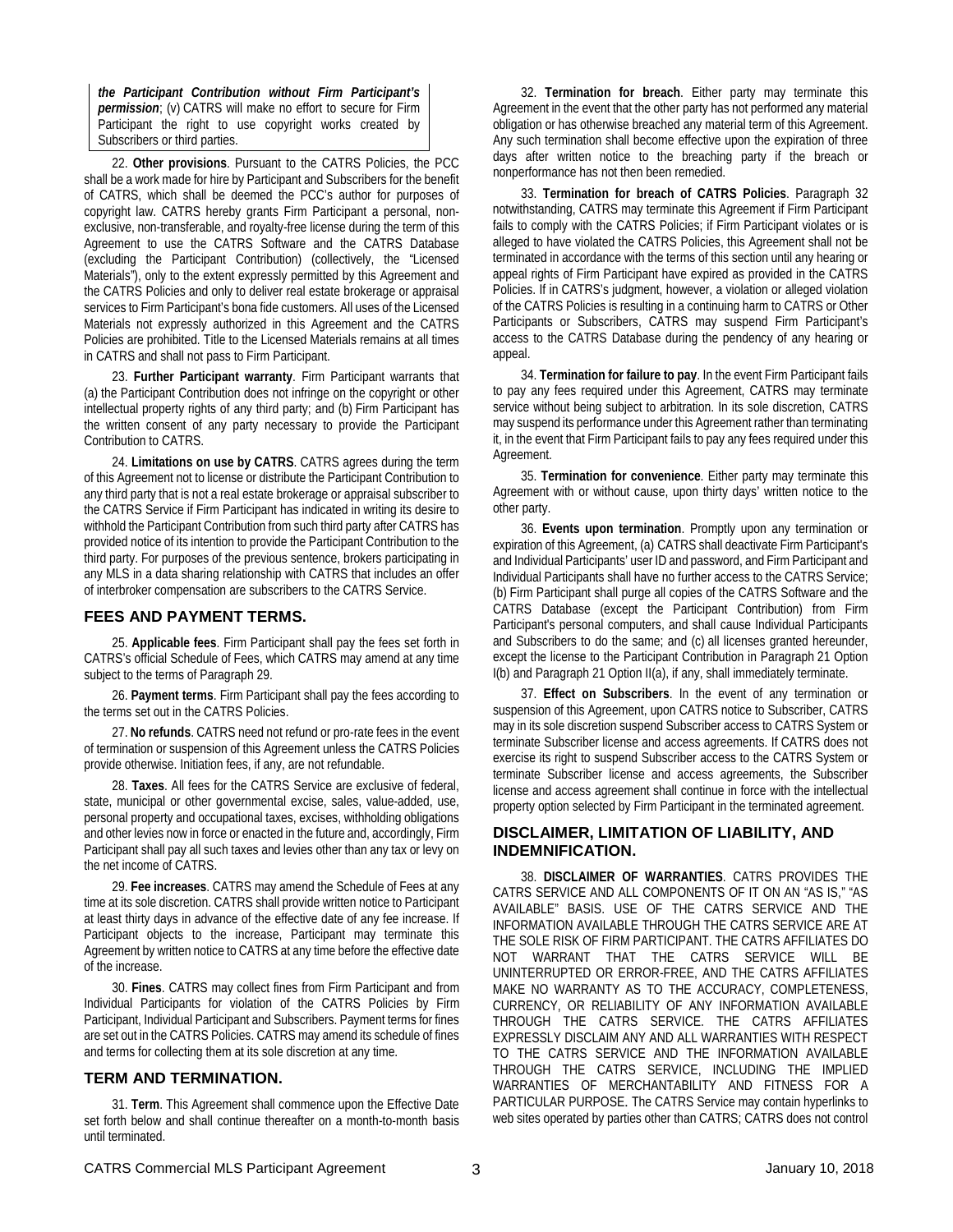such web sites, is not responsible for their contents, does not endorse the sites or contents, and may have no relationship with the sites' operators.

39. **LIMITATIONS AND EXCLUSIONS OF LIABILITY**. NONE OF THE CATRS AFFILIATES SHALL BE LIABLE TO FIRM PARTICIPANT OR ANYONE ELSE FOR ANY INDIRECT, INCIDENTAL, SPECIAL, OR CONSEQUENTIAL DAMAGES THAT RESULT FROM THE USE OF, OR INABILITY TO USE, THE CATRS SERVICE, INCLUDING RELIANCE BY ANY SUBSCRIBER ON ANY INFORMATION OBTAINED THROUGH USE OF THE CATRS SERVICE; MISTAKES, OMISSIONS, DELETIONS OR DELAYS IN TRANSMISSION OF SUCH INFORMATION; INTERRUPTIONS IN DATA CONNECTIONS TO THE CATRS SERVICE; AND VIRUSES OR FAILURES OF PERFORMANCE; WHETHER CAUSED IN WHOLE OR PART BY NEGLIGENCE, ACTS OF GOD, DATA CONNECTION FAILURE, OR THEFT OF, DESTRUCTION OF, OR UNAUTHORIZED ACCESS TO THE CATRS SERVICE AND RELATED INFORMATION, RECORDS AND PROGRAMS.

40. **MAXIMUM AGGREGATE LIABILITY**. IN NO EVENT SHALL CATRS BE LIABLE TO FIRM PARTICIPANT FOR ANY AMOUNT IN EXCESS OF THE GREATER OF (A) THE FEES PARTICIPANT HAS PAID CATRS, IF ANY, IN THE YEAR IMMEDIATELY PRECEDING THE FIRST EVENT GIVING RISE TO ANY CLAIM FOR DAMAGES; OR (B) \$100.

41. **Indemnification**. Firm Participant shall defend, indemnify and hold the CATRS Affiliates and Other Participants and Subscribers harmless from and against any and all liability, damages, loss or expense (including reasonable fees of attorneys and other professionals) in any claim, demand, action or proceeding initiated by any third-party against the CATRS Affiliates or Other Participants and Subscribers arising from any acts of Subscribers, including (a) putting inaccurate information into the CATRS Service; (b) making unauthorized use of Subscriber's password; (c) making unauthorized use of the CATRS Database; (d) infringing any proprietary or contract right of any third party; (e) breaching any warranty under this Agreement; and (f) violating this or any other Agreement or any law.

42. **Acknowledgment**. Firm Participant acknowledges that CATRS has set its fees and other charges in reliance on the disclaimers of warranty and limitations and exclusions of liability set forth in this Agreement and that the same form an essential basis of the bargain between the parties.

### **DISPUTES AND REMEDIES.**

43. **Injunctive relief**. Firm Participant acknowledges and agrees that the CATRS Software and CATRS Database are confidential and proprietary products of CATRS and that in the event there is an unauthorized disclosure of them by Firm Participant, no remedy at law will be adequate. Firm Participant therefore agrees that in the event of such unauthorized disclosure of CATRS Software or CATRS Database, CATRS may obtain injunctive relief or other equitable remedies against Participant in addition to all available remedies at law, without any showing of actual damages or posting any bond or security of any kind.

44. **Dispute resolution**. In the event CATRS claims that Firm Participant has violated the CATRS Policies, CATRS may, at its option, resolve such a claim according to the disciplinary procedures set out in the CATRS Policies, provided MLS does not also base a claim that Firm Participant has breached this Agreement on the same facts. Except as provided in this paragraph and in Paragraph 34, any controversy or claim arising out of or relating to this Agreement, or the breach thereof, shall be settled by arbitration administered by the American Arbitration Association ("AAA") under its Commercial Arbitration Rules, including the Expedited Procedures where applicable, the Optional Procedures for Large Complex Commercial Disputes where applicable, and the Optional Rules for Emergency Measures of Protection (collectively, the "Arbitration Rules"). Judgment on the award rendered by the arbitrator may be entered in any court having jurisdiction over the parties. Unless all parties to the dispute agree otherwise, any arbitration hearing or proceeding hereunder shall be

held in Leon County, Florida, except that it may be held by telephone where the Arbitration Rules expressly so permit. Firm Participant agrees to submit any disputes or claims under this Agreement not subject to arbitration to the jurisdiction and venue of the state and federal courts sitting in Leon County, Florida.

45. **Liquidated damages**. Firm Participant acknowledges that damages suffered by CATRS from access to the CATRS Service by an unauthorized third party as a result of disclosure of Firm Participant's password or an unauthorized disclosure by Firm Participant of the CATRS Database to a third party would be speculative and difficult to quantify. Accordingly, as a material inducement to CATRS to enter into this Agreement with Firm Participant, Firm Participant agrees that (a) in the event that any disclosure of Firm Participant's or Individual Participants' password results in access to the CATRS Service by an unauthorized third party, regardless of whether such disclosure is intentional, negligent or inadvertent, Firm Participant shall be liable to CATRS for liquidated damages in the amount of \$5,000 (or the amount established in the CATRS Policies, whichever is greater) and termination of this Agreement; and (b) in the event that Firm Participant makes unauthorized disclosure of any portion of the CATRS Database to any third party, Firm Participant shall be liable for liquidated damages in the amount of \$5,000 (or the amount established in the CATRS Policies, whichever is greater) for each real estate listing disclosed and termination of this Agreement.

46. **Legal fees**. In the event of legal action or arbitration between CATRS and Firm Participant, or CATRS and any Subscriber, on account of or in respect to this Agreement, the prevailing party in such action or arbitration shall be entitled to recover its reasonable attorneys' fees, costs and expenses incurred in such action or arbitration. If CATRS is the prevailing party in an action against a Subscriber, Firm Participant shall be obligated to pay these costs on the Subscriber's behalf.

#### **MISCELLANEOUS.**

47. **No third-party beneficiaries**. This Agreement is entered into solely between, and may be enforced only by CATRS and Firm Participant, and this Agreement shall not create or be construed to create any rights in any home owner, home seller, home purchaser, board or association, or other third party.

48. **Interpretation and amendment**. Firm Participant expressly consents to the execution of amendments by electronic means (such as web site "click through" agreements). CATRS may amend this agreement by providing 30 days' advance notice of the amendment to Firm Participant. If Firm Participant or any Subscriber continues to use the CATRS Service or CATRS Database after the expiration of the 30-day notice period, Firm Participant will be deemed to have agreed to the terms as amended. Except as provided in this paragraph, this Agreement may not be amended except by written instrument executed by both parties.

49. **Assignment**. Neither this Agreement nor any obligations or duties hereunder may be assigned or delegated by Firm Participant. Any purported assignment in contravention of this section is null and void.

50. **Integration and severability**. This Agreement contains the entire understanding of the parties and supersedes all previous oral and written agreements on the subject hereof. Each provision of this Agreement is severable from the whole, and if one provision is declared invalid, the other provisions shall remain in full force and effect. The foregoing notwithstanding, if any provision of Paragraphs 38 through 42 is declared invalid or unenforceable by any court of competent jurisdiction, this Agreement and Firm Participant's access to the CATRS Service shall immediately terminate.

51. **Governing law**. This Agreement shall be governed by, and construed in accordance with, the laws of the State of Florida applicable to contacts made and performed in Florida, without regard to its conflicts of law and choice of law provisions.